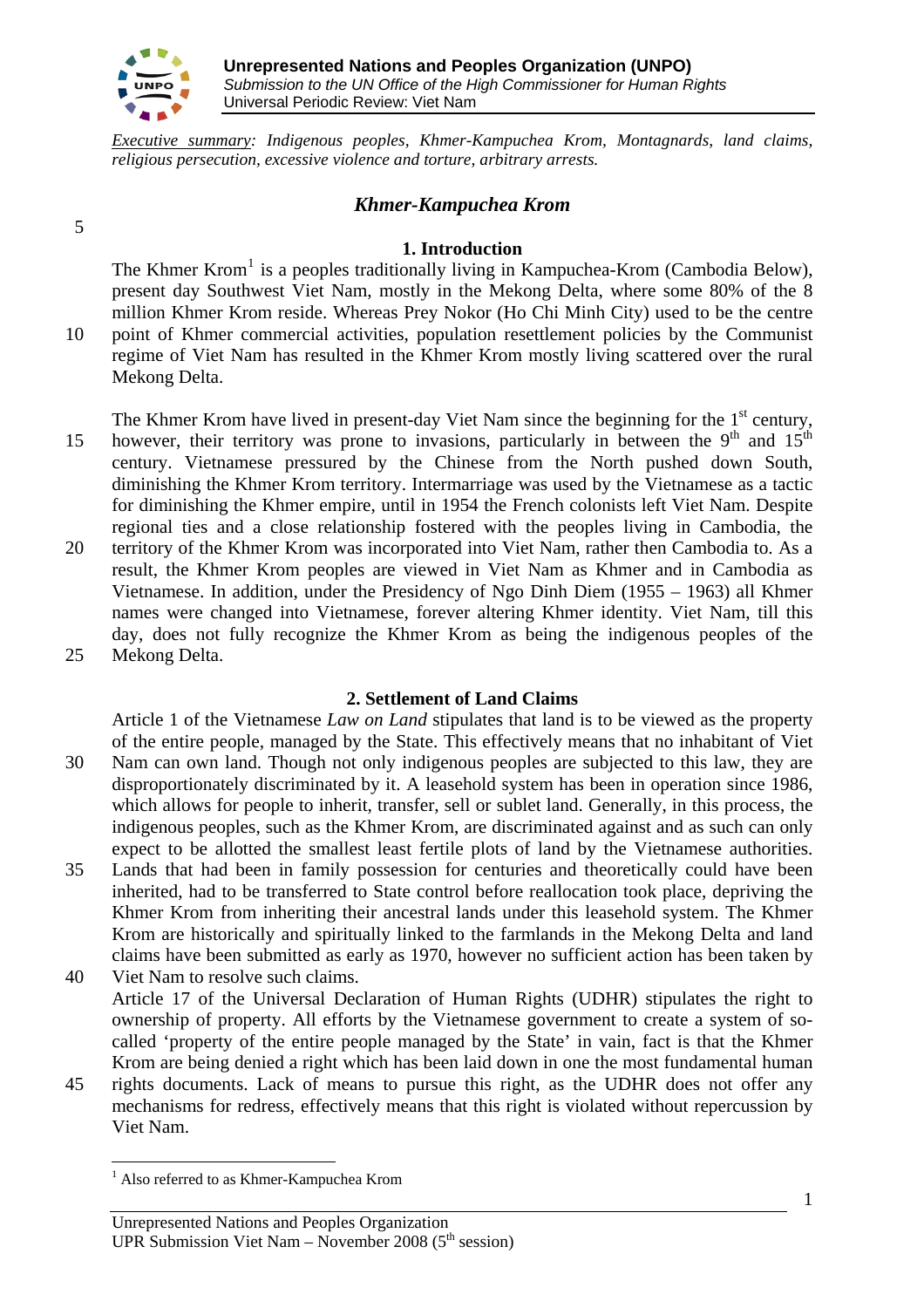

Outstanding land claims in theory could be resolved within the framework of International Labour (ILO) Convention 169 concerning Indigenous and Tribal Peoples in Independent Countries, which addresses the right to ownership of land by indigenous peoples which have

- 50 a historic claim to these lands in article 14. Unfortunately, Viet Nam has neither recognized the Khmer Krom as indigenous peoples, nor have they signed and ratified this Convention. Khmer people that wish to enforce their rights as have been laid down by the UDHR are faces with excessive violence, arbitrary arrest and on occasion torture. An example of such
- 55 misconduct are incidents that occurred on 29 December 2006 in Soc Tran Province where a peaceful protest by Khmer Krom concerning a petition for the return of confiscated ancestral farmland was disrupted as the organizer, Mr. Huynh Ba, was detained by the authorities.

# **3. Religious Persecution**

- 60 Numerous incidents of religious-motivated violence and discrimination have been reported. Systematic religious discrimination has reached proportions where it can be termed 'policy' and incidents of harassment of Buddhist monks and vandalism on their places of worship are rampant.
- 65 Buddhist monks are often arrested for petty crimes or are forced to sign confessions to false allegations under (threat of) torture. For example, on 2 January 2007, 5 Buddhist monks in the province of Soc Trang (Kleang) were summoned by Vietnamese authorities. These monks were studying at Bali School (Trung Cap Nam Bo), an institution promoting the study of Khmer Krom philosophy, language and art. Whilst in detention, the monks were ordered and pressured to confess to fabricated reports of crimes, and to provide detailed accusations
- 70 against other Buddhist monks who had fled to Cambodia following similar religious persecution. Indications are that the monks were targeted for accessing audio and video materials produced by the Khmers Kampuchea-Krom Federation (KKF), documenting their peaceful efforts to promote the rights of the Khmer Krom People.
- 75 Unfortunately, fear for such persecution by the Vietnamese State also lives outside the borders of Viet Nam, as Viet Nam coerces other States into cooperating with it under the notion of maintaining friendly relations. One infamous case illustrating such conduct is the case of Venerable Tim Sakhorn. Buddhist monk Tim Sakhorn was arrested in Cambodia, where he had been living since 1978 and where he holds citizenship, on 30 June 2007 and deported to Viet Nam, under the name of maintaining friendly relations, as Venerable
- 80 Sakhorn allegedly was undermining these relations. Tim Sakhorn was arrested and defrocked on charges of 'harming the solidarity' between Cambodia and Viet Nam by spreading 'propaganda' from his Pagoda. Cambodia repatriated him to Viet Nam despite the lack of a bilateral extradition treaty and he was consequently arrested for illegal entry in Viet Nam. Following a mock trial, Venerable Sakhorn was sentence to a year imprisonment and was
- 85 released from prison on 28 June 2008. However, Venerable Sakhorn is still unable to return home as he is being held under heavy monitoring by Vietnamese officials who do not allow for him to leave his uncle's home in Viet Nam. According to the sentence that convicted Venerable Sakhorn, he was supposed to have the option of returning to Cambodia. Despite repeated calls for ending Tim Sakhorn's house arrest by UNPO, various other human rights
- 90 organizations and the European Parliament, the status quo has not changed. Vietnamese authorities are taking measures into their own hand in an attempt to further intimidate the Khmer Krom in Viet Nam and abroad by denying Venerable Sakhorn his right to return to Cambodia.
- 95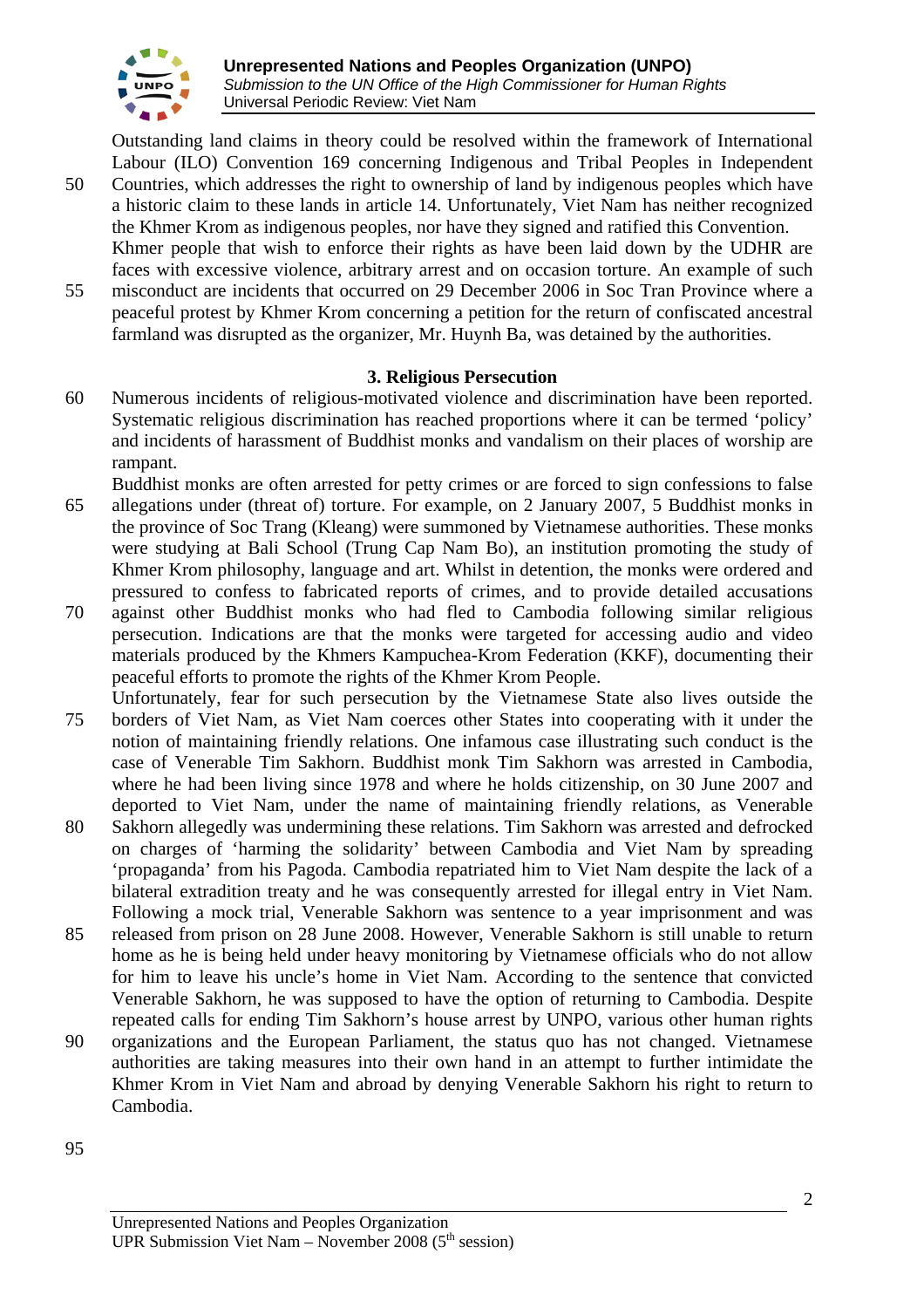

### **4. Excessive violence and torture**

100 105 The Vietnamese authorities are known for using excessive violence when maintaining order and reports have been made of police officers using methods of torture to pressure confessions, as stated before. The Khmer Krom disproportionately suffer from misconduct by Vietnamese security personnel and police officers as a result of discrimination. Peaceful protests on numerous occasions have been harshly put down, as was the case with a peaceful protest by some 80 farmers on 28 February 2008 in An Giang Province to request their ancestral farmlands back from the Vietnamese authorities. The Khmer farmers were prevented from filing claims with the authorities by means of threatening with (excessive) violence. Past demonstrations had been violently dispersed by Vietnamese authorities using electric batons, arbitrarily arresting persons taking part in these demonstrations and by inflicting injuries upon persons whilst in police custody.

#### 110 *Montagnards*

### **5. Introduction**

115 The Montagnards<sup>[2](#page-2-0)</sup> inhabit the central western mountains of Viet Nam, with a total population of approximately 1 million people. The Montagnards find their roots some 2000 years ago and traditionally stems from the eastern coast of Viet Nam. Tribal wars, however, have led the Montagnards to retreat over the centuries into the mountains in the western part of present-day Viet Nam.

120 Struggle over the centuries have shifted boundaries of the territory of the Montagnards, however the situation drastically changed towards the end of the  $17<sup>th</sup>$  century when Vietnamese invasions forced the Montagnards to permanently retreat into the mountains and leave the costal regions. It was not until the end of the end of the  $19<sup>th</sup>$  century that the French established small posts in the territory of the Montagnards (from whom they derive their name) and only around 1918 did the French introduce Vietnamese into the area as servants

- 125 for their missions. Territorial settlements made under the French after their departure were annulled in 1954, when South Viet Nam resettled thousands of Vietnamese in the area, destroying tribal courts and forcibly relocating Montagnard villages from viable farmland. In 1961 the Americans started recruiting for military service amongst the Montagnards, resulting in some 40,000 enlisted Montagnards. The Montagnards people's traditional way of
- 130 life, historical struggle for autonomy and alliances with France and the United States of America during the Viet Nam War has resulted in them being regarded by the Vietnamese as "moi" or savages and a threat to the internal security of Viet Nam, which results in systematic discrimination and gross human rights violations.

#### 135

 $\overline{a}$ 

# **6. Settlement of Land Claims**

140 With regards to the settlement of outstanding land claims, the situation of the Montagnards is similar to that of the Khmer Krom. The laws that apply in Viet Nam with regards to ownership of property have been outlined before and also impede the Montagnards from exercising ownership over their ancestral lands and from developing their agriculture, leaving many underfed. The State of Viet Nam remains to act hostile towards such claims; a demonstration during Easter 2004 was followed by a massive military crackdown, after which many Montagnards sought refuge in neighbouring Cambodia or in the United States of America. As a result, dozens of Montagnards were arrested for organizing demonstrations or

<span id="page-2-0"></span> $2$  Sometimes also referred to as Degards or Montagnard Degards.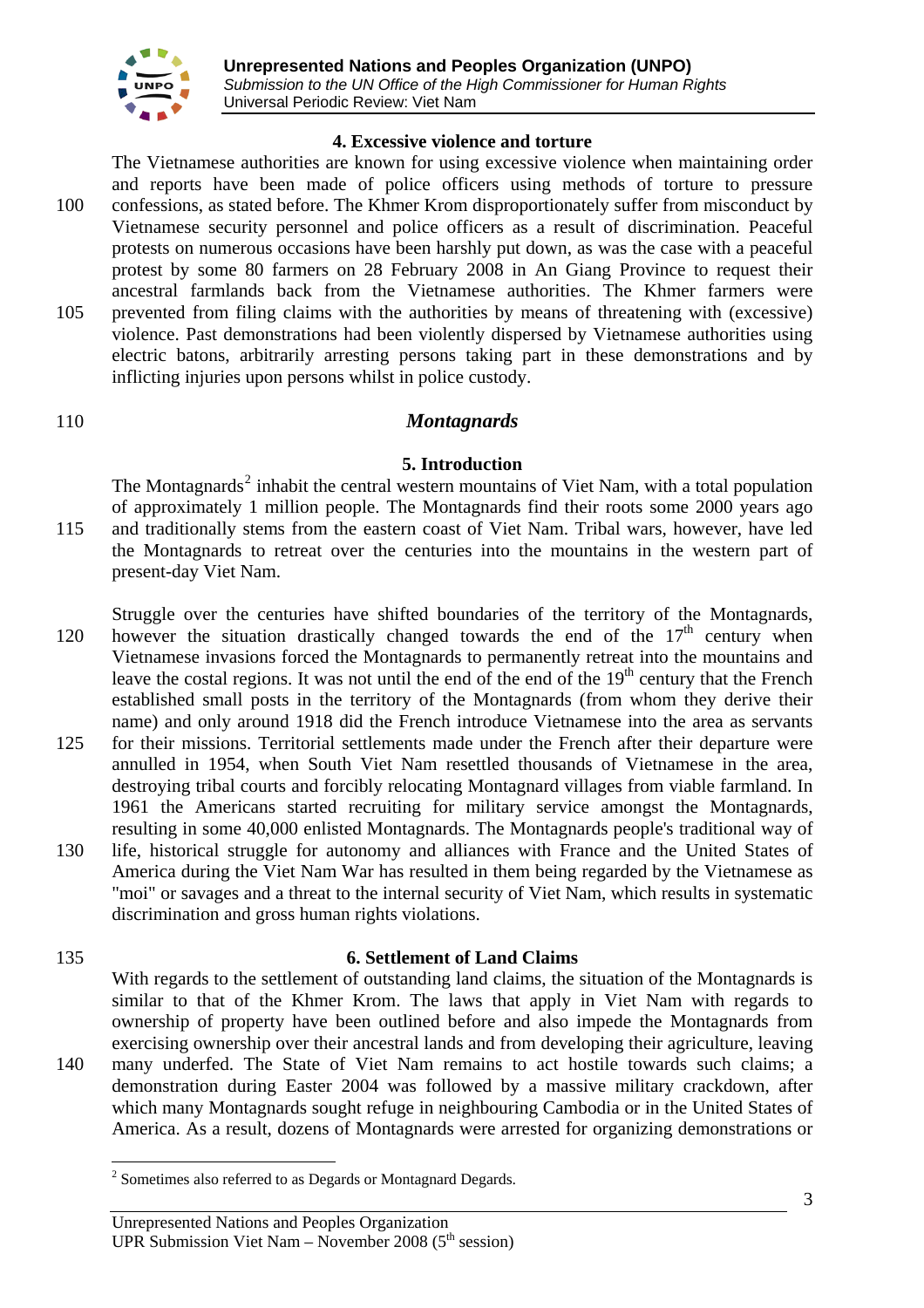

145 for aiding refugees that were fleeing to Cambodia. Denying these land claims are a tool for the Vietnamese government to marginalize the Montagnards and arrests made under the auspices of maintaining order during such demonstrations are used as a tactic of instigating fear amongst the Montagnards in order to prevent further land claims being launched.

# **7. Religious Persecution**

- 150 The Montagnards traditionally believed in 'good' and 'bad' spirits and had no concrete organized religion. This changed when in the 1940 missionaries came to the region and converted most Montagnards to Christianity, mostly Protestantism, though some were converted to Catholicism. As such, the Montagnards are not only indigenous peoples of Viet Nam, but also a religious minority, leading to increased discrimination and persecution from
- 155 the State. The Vietnamese State still sees organized religion as a threat to the state system, despite the fact that they have the obligation not to discriminate against groups on the basis of the Universal Declaration of Human Rights and the International Covenant on Civil and Political Rights – documents which can be considered customary international law and which the latter Viet Nam has ratified. Furthermore, the Vietnamese Constitution prescribes the
- 160 right to freedom of religion and non-discrimination on the basis thereof in article 70 of the aforementioned document. Though the reference to freedom of religion in the Vietnamese constitution is encouraging, in practise this right is not implemented. Examples of Christian Montagnards being persecuted for their religion are unfortunately
- 165 ample. For instance, on 30 and 31 July 2008 at least 5 Christian Montagnards were detained for their membership to a native Christian Church and for their refusal to join a congregation that is supported by the Communist regime of Viet Nam. Usually claims are 'backed up' by evidence that these Church congregations are allegedly violent sects plotting to overthrow the Vietnamese government. Evidently, refusal to join a State Church cannot be a basis for detention and in no manner can be aligned with article 70 of the Vietnamese constitution.
- 170

175

# **8. Excessive violence and torture**

Ill-treatment by Vietnamese (police) forces is not exclusively linked to the Montagnards; minorities in Viet Nam suffer disproportionately from violence inflicted upon them by government officials. Frustration and anger from past grievances – not at least the cooperation of the Montagnards with the Americans during the War – often leads to

- disproportionate use of violence during often arbitrary arrests. Maltreatment which can be classified as torture is also widespread, particularly in order to coerce Montagnards to denounce their faith or to force them to join a congregation which is backed by the Communist government.
- 180 Due to this ongoing violence, thousands of Montagnards have fled to Cambodia. However, as is the case with the Khmer Krom, it often happens that these people are repatriated by Cambodia to Viet Nam, where they are consequently put under house arrest or detained in government facilities and intimidated or tortured. Cases of the families of Montagnard human rights defenders living abroad being harassed, arbitrarily detained and violence used against
- 185 them with the goal of coercing the family members abroad to seize their activities as human rights defenders are also known.

# **9. Recommendations**

190 In conclusion, it seems that the plight of indigenous Khmer Krom and the Montagnards is largely centred on poor political will from the central Vietnamese government. This lack of will is widely manifested in lack of an effective system to deal with land claims, excessive